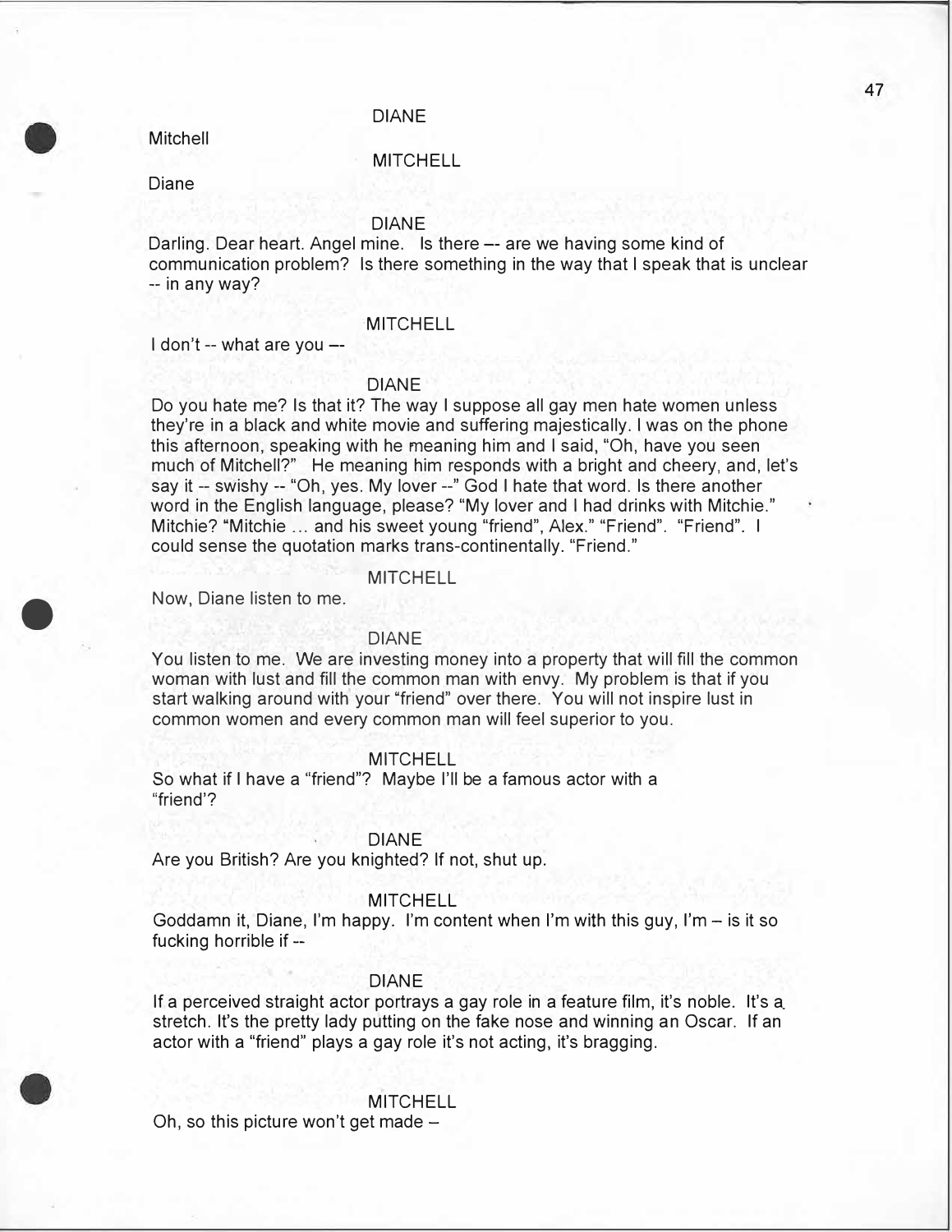#### **DIANE**

About homos? Not at the studio. Not for the money they've just spent. They might send it down to their art house division.

# **MITCHELL**

And that's so bad?

# **DIANE**

I will not stand in the way of this picture being made, but that said --(not in African American Slave dialect)

Oh, massa, don't sends me down to boutique division, I starves there!

#### **MITCHELL**

I'm just - I can't take all this out of - I'm just trying to carve out a little life here for myself and -- I need to go.

### **DIANE**

Mitch, don't hang up on me.

## **MITCHELL**

I'm sorry – I'm – don't pick on me. I'm fighting for my life.

## **DIANE**

And who isn't, Angel mine? Let me tell you a story. Don't hang up on me. When I was first an agent, a junior agent, I packaged my first film - all of it, source material, writer, actors, cinematographer, producers, everything. And I had a meeting with this director. As a last minute precaution I brought along a lawyer, a nobody flunky from legal to help us through the finer points. And.

(SHE almost cries at the memory, but sucks it up) And all through this meeting with said director, said director never looked at me, never spoke to me, never acknowledged my existence. I was, by his estimation a bimbo. A ... piece of ass. And he spoke only to the lawyer. I did not exist. Yesterday, in this office. Said director is here, in this office. To get the job of our movie. And I exist. And he looks me in the eye. And I am not a piece of ass. And he begs me for the job to direct this film, not in so many words -- but the eyes, they're begging. And he says to me, "C'mon. Diane. We have history." History. He is asking me to believe in the reinvention of our past. History. This is where we are in our lives. Now. There were eight thousand times in that story I just told when I could have shouted out, "HELLO, I AM A PERSON AND YOU ARE IGNORING ME!!" but I didn't. Even at the end when I was on top. And that's how one wins. By shutting up. You can win. And all you have to do is shut up. Don't say anything.

**MITCHELL** 

**DIANE** 

Then I won't say anything.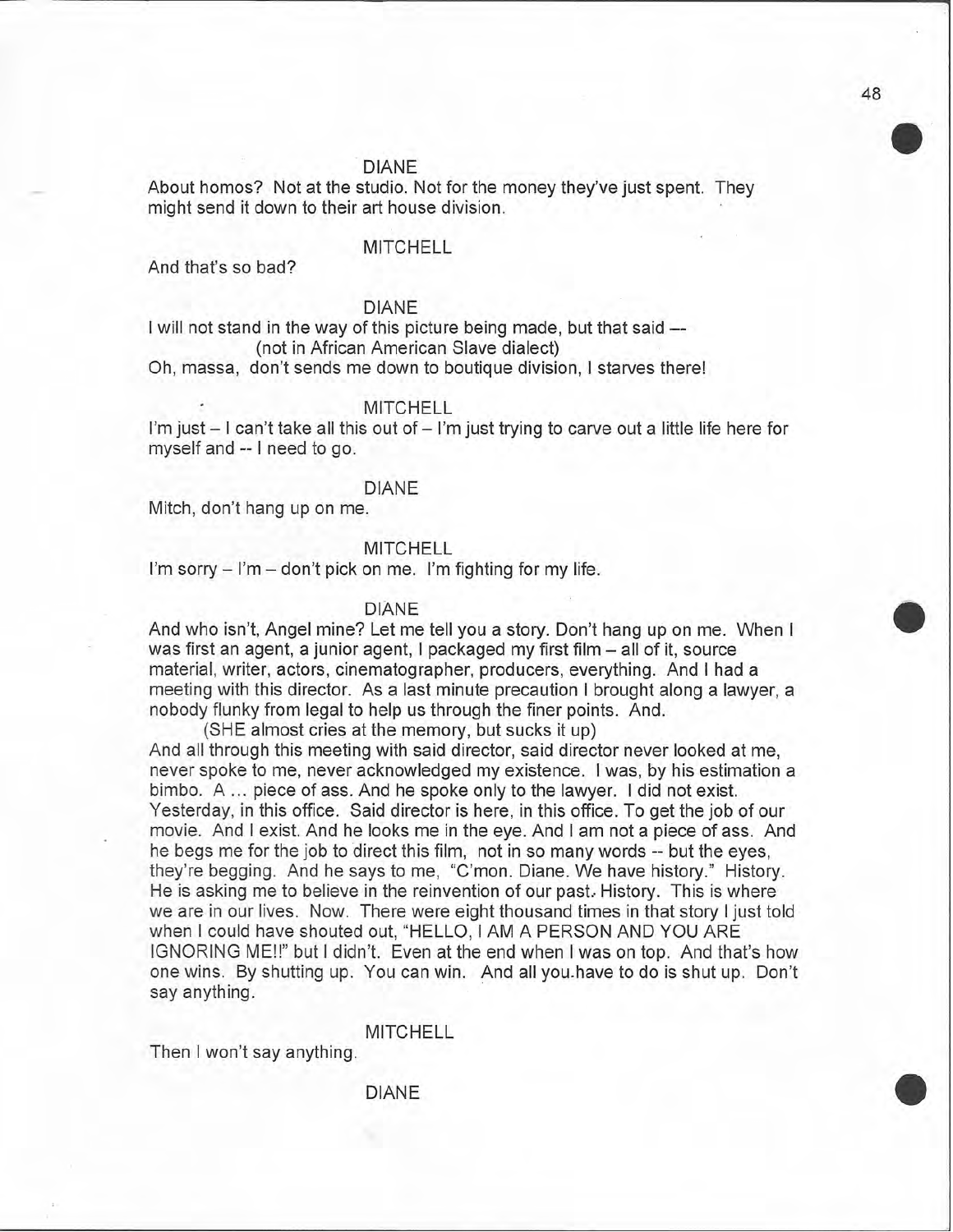Thank you.

**MITCHELL** And we'll do the picture the way you want, the big way.

**DIANE** 

Thank you, my love, thank you.

**MITCHELL** But I'll have a "friend". And it's nobody's business.

**DIANE** You're - we're splitting hairs here.

**MITCHELL** 

Diane?

# **DIANE**

Don't --

# **MITCHELL**

I have to think of myself this once.

## **DIANE**

You're a movie star, you think of yourself constantly. This friend, this thing with this Alex, this is a nothing, this is. Hardly worth talking about.

# **MITCHELL**

I think I'm headed towards a relationship with this guy and -

**DIANE** 

You're in a relationship with him right now, you just don't know it. You also don't know that it will be over soon. I'm your friend, I can tell you these things.

# **MITCHELL**

Maybe I don't know what I've got, but with this guy, Alex, we seem to have something maybe, and - don't you ever want more than what you have?

**DIANE** 

Professionally? Constantly. Personally? Who's got the time?

# **MITCHELL**

Maybe I want a little of both.

# **DIANE**

I strongly advise against this.

# **MITCHELL**